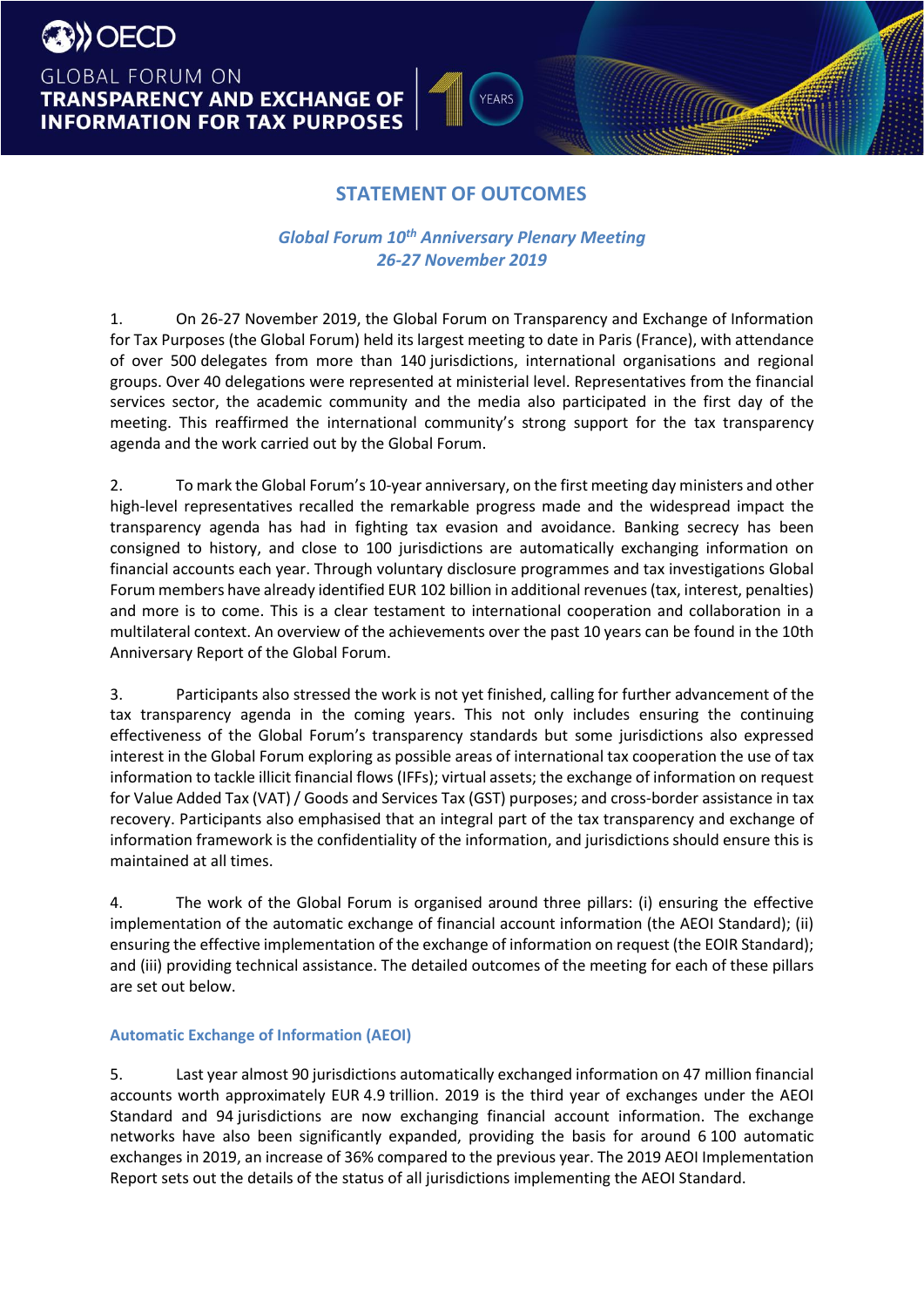6. In order to ensure a level playing field, all Global Forum members, except developing countries that do not host a financial centre, were asked to commence exchanges under the AEOI Standard by 2018. While the vast majority of jurisdictions have delivered, a few are still experiencing challenges. The Global Forum is working with these jurisdictions to help ensure they commence exchanges.

**YEARS** 

lla

7. In recognition of their resource constraints and lower risk to the level playing field, developing countries that do not host a financial centre were not asked to exchange by a specific date. Nevertheless, in 2019 three developing countries exchanged information following their voluntary commitment to the AEOI Standard. This number is expected to increase over the coming years, with commitments already made by a further seven developing countries to start exchanges in 2020. The Global Forum is working with more than 30 developing countries to establish a detailed plan of action for implementing the AEOI Standard.

8. A key part of implementing the AEOI Standard is ensuring the information exchanged is kept confidential and properly safeguarded, including in legal terms but also through the policies, procedures and systems used for the exchanges. Such an assessment is made for all jurisdictions before they commence exchanges. The Global Forum has also commenced post-exchange assessments to examine the situation in practice. Where substantive issues are identified, partners are not expected to exchange with the jurisdiction concerned. Global Forum members emphasised the importance of this work and agreed on a work plan to further enhance it.

9. In addition to the delivery of the exchanges, the quality of implementation is crucial. Having already reviewed the domestic and international legal frameworks required to be in place under the AEOI Standard, the Global Forum adopted a process to draw conclusions and make determinations in this respect in 2020. The Global Forum also adopted a process to review the effectiveness of each jurisdiction's implementation of the AEOI Standard in practice by 2021. This includes ensuring that financial institutions are properly implementing the due diligence and reporting requirements. To carry out this work, the Global Forum established the AEOI Peer Review Group (APRG) with a two-year mandate ending on 31 December 2021.

10. Finally, to further ensure a level playing field, the Global Forum analysed whether other jurisdictions would also be relevant for AEOI purposes, and welcomed the commitment from Jordan, Montenegro and Thailand to commence exchanges under the AEOI Standard by 2023. It also welcomed the commitment made by Ecuador to implement the AEOI Standard in time to commence exchanges by 2020.

### **Transparency and Exchange of Information on Request (EOIR)**

11. The second round of EOIR peer reviews is well underway. In 2019, 23 new reports were published, bringing the number of jurisdictions reviewed so far in the second round to 61. The vast majority of these jurisdictions have been rated Largely Compliant (41) or Compliant (14).

12. The implementation of the standard continues to improve. Where weaknesses are identified, they are generally concentrated around the availability of beneficial ownership information, which was an addition to the standard for the second round, the availability of accounting records and the timeliness of sending full responses to EOI requests. Through its follow-up process, the Global Forum monitors whether recommendations made are addressed, and carries out supplementary reviews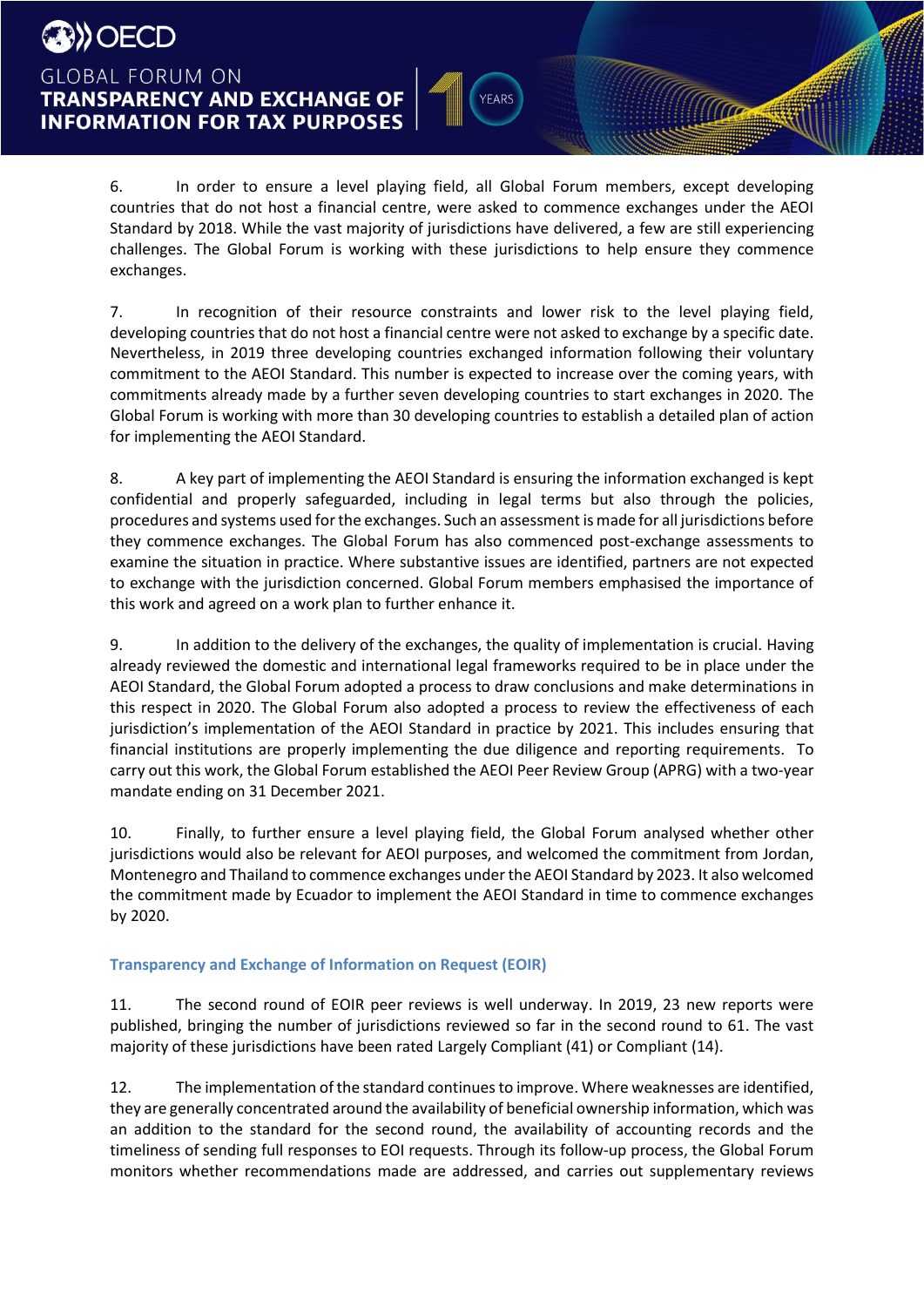

where appropriate to assess the progress made. One such supplementary report was published this year.

**Ma** 

### **Developments in the Technical Assistance Work**

13. The Global Forum's technical assistance work has further expanded in 2019. Delegates welcomed the significant boost to this work through current funding commitments from Australia, France, Japan, Norway, Switzerland and the United Kingdom and the agreement signed at the plenary with the European Union which will allow this important work to continue into 2020 and beyond. In addition, the cooperation between the Asian Development Bank and the Global Forum will be intensified with the intention of delivering even stronger support to Asian-Pacific countries.

### **Africa Initiative**

14. In the margins of the Plenary meeting, a ministerial dinner was hosted by the Secretary General of the OECD on 25 November to celebrate the 5th Anniversary of the Global Forum's Africa Initiative. On this occasion, 7 Ministers and 13 Heads of delegation from African countries, as well as high-level officials and representatives of partner countries and organisations, had a strategic discussion on the fight against IFFs through exchange of information for tax purposes and the challenges in the tax system, in particular the digital economy.

15. Participants commended the progress already achieved by the countries participating in the Africa Initiative and invited all other African countries to join. The initiative has allowed tax transparency and exchange of information to be used as a leverage for fighting IFFs and to make it a priority in jurisdictions' domestic resource mobilisation strategy. They also called for further actions to facilitate wider use of information exchanged for tax purposes to tackle all forms of IFFs, as well as to promote cross-border assistance in tax collection.

16. Acknowledging that tax transparency contributes to the fight against IFFs, they stressed the need of a political engagement at domestic, regional and global level. In that spirit, they welcomed the African Union Commission (AUC) as an observer to the Global Forum and the strengthening of the existing engagements in the work by regional organisations. In addition, Cabo Verde, Djibouti, Egypt and Kenya recently endorsed the Yaoundé Declaration, bringing the number of African countries calling for advancement of the tax transparency agenda in Africa to 29.

### **Punta del Este Declaration – a Latin American initiative**

17. The Secretary General of the OECD hosted a high-level breakfast meeting on 26 November for Latin American jurisdictions to take stock of the progress made in respect of the initiative to maximise the effective use of information exchanged under the international tax transparency standards as set out in the Punta del Este Declaration. Participants welcomed the developments which have taken place since the 2018 Global Forum plenary meeting in Uruguay and the adherence to the declaration of three new countries, Brazil, Costa Rica and the Dominican Republic.

18. Participants presented their National Action Plans to achieve this goal and discussed next steps for closer regional cooperation to increase tax transparency and tackle tax evasion. They acknowledged the support from regional partners such as the World Bank, the Inter-American Center of Tax Administrations (CIAT) and the Inter-American Development Bank (IADB). Participants also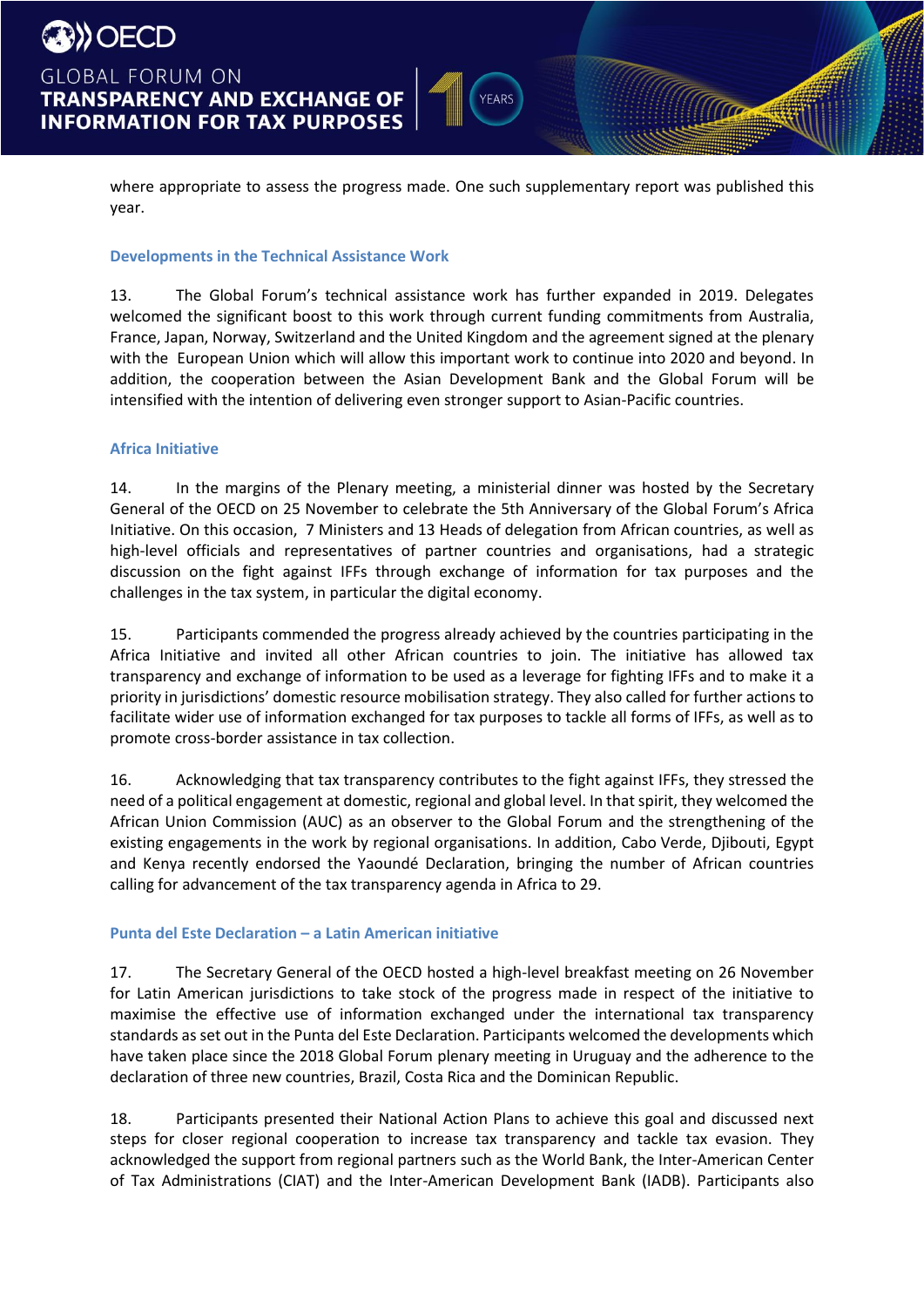

## **GLOBAL FORUM ON TRANSPARENCY AND EXCHANGE OF INFORMATION FOR TAX PURPOSES**

called for further actions to facilitate wider use of information exchanged for tax purposes to tackle all forms of IFFs.

YEARS

### **Growing networks**

19. The Global Forum also saw its membership grow to 158, welcoming four new members that joined since the last plenary meeting: Guinea, Honduras, Jordan and Namibia. Further, Benin, Bosnia and Herzegovina, Cabo Verde, Mongolia and Oman signed the Multilateral Convention on Mutual Administrative Assistance in Tax Matters, expanding the worldwide tax information exchange network and getting the total number of jurisdictions participating in this agreement to 135. These growing numbers further close the net around tax evaders.

### **Looking Forward**

20. The current mandate of the Global Forum ends on 31 December 2020. There was a keen interest in continuing the work on transparency and international tax cooperation beyond this date. In order to ensure the Global Forum remains as relevant as it has been for the past decade in serving its members, due consideration should be given to the future direction. It was therefore agreed to extend the mandate of the Global Forum for two years until 31 December 2022.

21. This extension will allow for a period of reflection on the scope of the future work of the Global Forum to ensure it best supports the implementation of the international standards of transparency and exchange of information for tax purposes. This reflection can also be informed by the completion of the peer reviews of the effective implementation of the AEOI Standard, which are scheduled to be finalised by the end of 2021.

22. Finally, the Global Forum reiterated its resolve to further the international tax cooperation agenda on the basis of a level playing field, which has been at the core of its success.

23. The list of participating Global Forum members and observers can be found in Annex A.